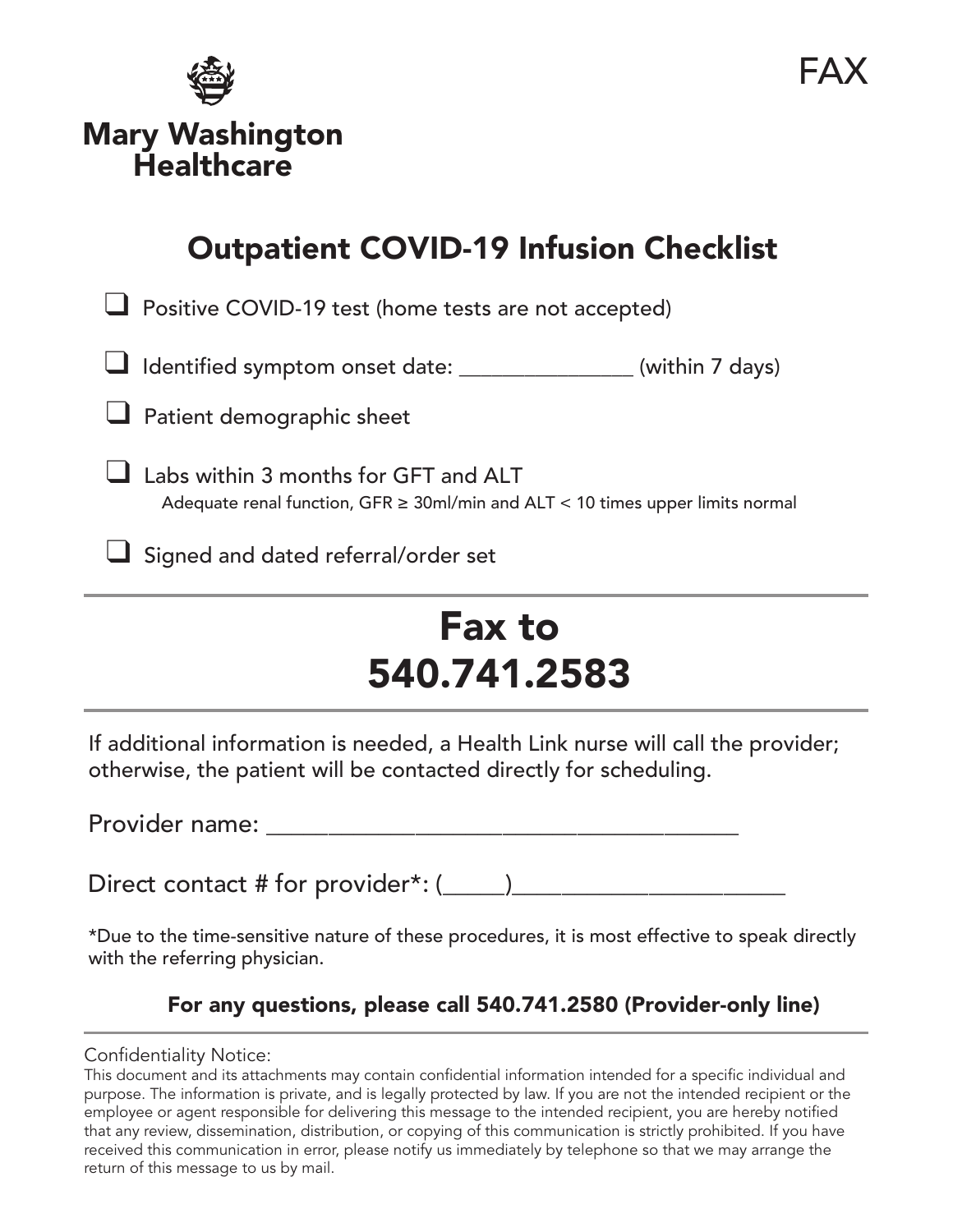**STAT = medically urgent & necessary**

# **DO NOT USE FELT TIP PEN**

# **FOR THOSE ORDERS WITH OPTIONS, ITEMS MUST BE MARKED OR THE ORDER IS NOT INITIATED.**

**Treatment:** Remdesivir should be administered as soon as possible after positive viral test for SARS-CoV-2 and within 5 days of symptom onset in adults and pediatric patients 12 years of age and older weighing at least 40 kg who are at high risk for progressing to severe COVID-19 and/or hospitalization.

# **High risk is defined as patients who meet at least one of the following criteria:**

AGE: 60 years or greater. WEIGHT/ BMI Ages: 12-17 (Weight MUST be more than 88 lbs (40 kg) RESOURCE: Child and Teen BMI Calculator A BMI  $\geq$  85th percentile for their age Ages: 18+ Body Mass Index (BMI) ≥ 30 RESOURCE: Adult BMI Calculator | Healthy Weight, Nutrition, and Physical Activity | CDC • MEDICAL CONDITIONS:

Cardiovascular disease (including congenital heart disease); Cerebrovascular disease Chronic lung diseases (COPD, asthma, interstitial lung disease, cystic fibrosis and pulmonary hypertension) Chronic Kidney Disease (CKD) Chronic Liver Disease Diabetes (type 1 or type 2) Hypertension Immunosuppressive disease: Receiving Immunosuppressive treatment (chemotherapy, transplant immunosuppressants, etc.) Neurodevelopmental disorders (I.e., CP) or other conditions that confer medical complexity (I.e., genetic or metabolic syndromes and severe congenital anomalies) Sickle cell disease Pregnancy Technological dependence (e.g. tracheostomy, gastrostomy, or positive pressure ventilation not related to COVID-19)

**Date**: **Name**: \_\_\_\_\_\_\_\_\_\_\_\_\_\_\_\_\_\_\_\_\_\_\_\_ (OUTPATIENT '*tentative'* INFUSION DATE) (ORDERING PHYSICIAN NAME)

**INDICATIONS: Indicated for the treatment of COVID-19 administered daily for 3 days.**

#### **DOSING & DILUTION CHART:**:

**STA** 

➔ **Dilute all doses mixed in 0.9% sodium chloride 100ml**

| Remdesivir 3 day course of therapy                                                                                                                                                                                                                                                                                                                                                                                                                                                                                                                                                                                                                                                                                                                                                                                                                                                                                                                                                                                                   |                   |                           |                                   | <b>Total</b><br><b>Volume</b> |                                   |  |  |  |
|--------------------------------------------------------------------------------------------------------------------------------------------------------------------------------------------------------------------------------------------------------------------------------------------------------------------------------------------------------------------------------------------------------------------------------------------------------------------------------------------------------------------------------------------------------------------------------------------------------------------------------------------------------------------------------------------------------------------------------------------------------------------------------------------------------------------------------------------------------------------------------------------------------------------------------------------------------------------------------------------------------------------------------------|-------------------|---------------------------|-----------------------------------|-------------------------------|-----------------------------------|--|--|--|
| <b>Medication</b>                                                                                                                                                                                                                                                                                                                                                                                                                                                                                                                                                                                                                                                                                                                                                                                                                                                                                                                                                                                                                    | Dose (mg)         | Number of<br><b>Vials</b> | <b>IV Fluid</b>                   |                               | <b>Infusion Rate and Duration</b> |  |  |  |
| <b>Remdesivir Day 1</b>                                                                                                                                                                                                                                                                                                                                                                                                                                                                                                                                                                                                                                                                                                                                                                                                                                                                                                                                                                                                              | 200 <sub>mg</sub> | 2                         | 100ml 0.9% NaCl                   | $100$ ml                      | Infused over 30 minutes           |  |  |  |
| <b>Remdesivir Day 2</b><br>and 3                                                                                                                                                                                                                                                                                                                                                                                                                                                                                                                                                                                                                                                                                                                                                                                                                                                                                                                                                                                                     | 100 <sub>mg</sub> | 1                         |                                   |                               |                                   |  |  |  |
| DO NOT infuse other medications through the same IV line $\rightarrow$ Infusion must be completed within 6.5 hours of preparation<br>→<br>After infusion is completed, flush line with 20 mL of normal saline<br>→<br>Infuse using standard IV tubing with in-line, non-pyrogenic, low-protein-binding filter (pore size 0.2 microns to 0.22 microns)<br>$\rightarrow$<br><b>IV ACCESS:</b> (check one): $\boxtimes$ Monitor insertion site and maintain tubing, dressing and cap changes per hospital standard.<br>$\Box$ Start peripheral line                                                                                                                                                                                                                                                                                                                                                                                                                                                                                     |                   |                           |                                   |                               |                                   |  |  |  |
| <b>VITAL SIGNS:</b> $\boxtimes$ Baseline, then at infusion completion (Monitor for drug reactions each time)                                                                                                                                                                                                                                                                                                                                                                                                                                                                                                                                                                                                                                                                                                                                                                                                                                                                                                                         |                   |                           |                                   |                               |                                   |  |  |  |
| <b>MANAGING INFUSION RELATED EVENTS:</b> Adult: Q DiphenhydrAMINE (Benadryl) 50 mg IV PRN Infusion reaction<br>$\Box$ Methylprednisolone (Solumedrol) 40 mg IV PRN infusion reaction (IV slow push over several minutes)<br><b>For Hypersensitivity</b> (mild-moderate): <b>Ø</b> Stop infusion and notify physician for further orders Ø Monitor vital signs every 15min<br>$\boxtimes$ If infusion is stopped and then restarted, resume at 10mL/hr and follow rate advance per physician's directions.<br>For Anaphylaxis: $\boxtimes$ Stop infusion and notify physician $\boxtimes$ Epinephrine (1:1,000 = 1mg/mL) $\rightarrow$ Pt. Wt. 0–15 kg = __mL (0.01mL/kg) IM Once PRN Anaphylaxis<br><b>⊠</b> At MWH → Initiate Code (Dial 55) ; At SH → Initiate Code (Dial 55) <sup>------ (PER PATIENT WEIGHT) ---------</sup> → Pt. Wt. 15-29 kg = 0.15 mg (0.15 mL) IM Once PRN Anaphylaxis<br>$\rightarrow$ Pt. Wt. 30 kg or more = 0.3 mg (0.3 mL) IM Once PRN Anaphylaxis<br>$\boxtimes$ Monitor vital signs every 15 minutes |                   |                           |                                   |                               |                                   |  |  |  |
| DISCHARGE: If NO Signs and Symptoms of reaction, discharge 60 minutes after infusion completion                                                                                                                                                                                                                                                                                                                                                                                                                                                                                                                                                                                                                                                                                                                                                                                                                                                                                                                                      |                   |                           |                                   |                               |                                   |  |  |  |
| Scanned:<br>Clerical Associate: _______                                                                                                                                                                                                                                                                                                                                                                                                                                                                                                                                                                                                                                                                                                                                                                                                                                                                                                                                                                                              |                   | <b>Date</b>               | Time                              |                               | <b>Physician Signature</b>        |  |  |  |
| <b>Remdesivir</b><br><b>Outpatient Infusion Orderset</b>                                                                                                                                                                                                                                                                                                                                                                                                                                                                                                                                                                                                                                                                                                                                                                                                                                                                                                                                                                             |                   |                           | <b>Mary Washington Healthcare</b> |                               | Patient Identification            |  |  |  |